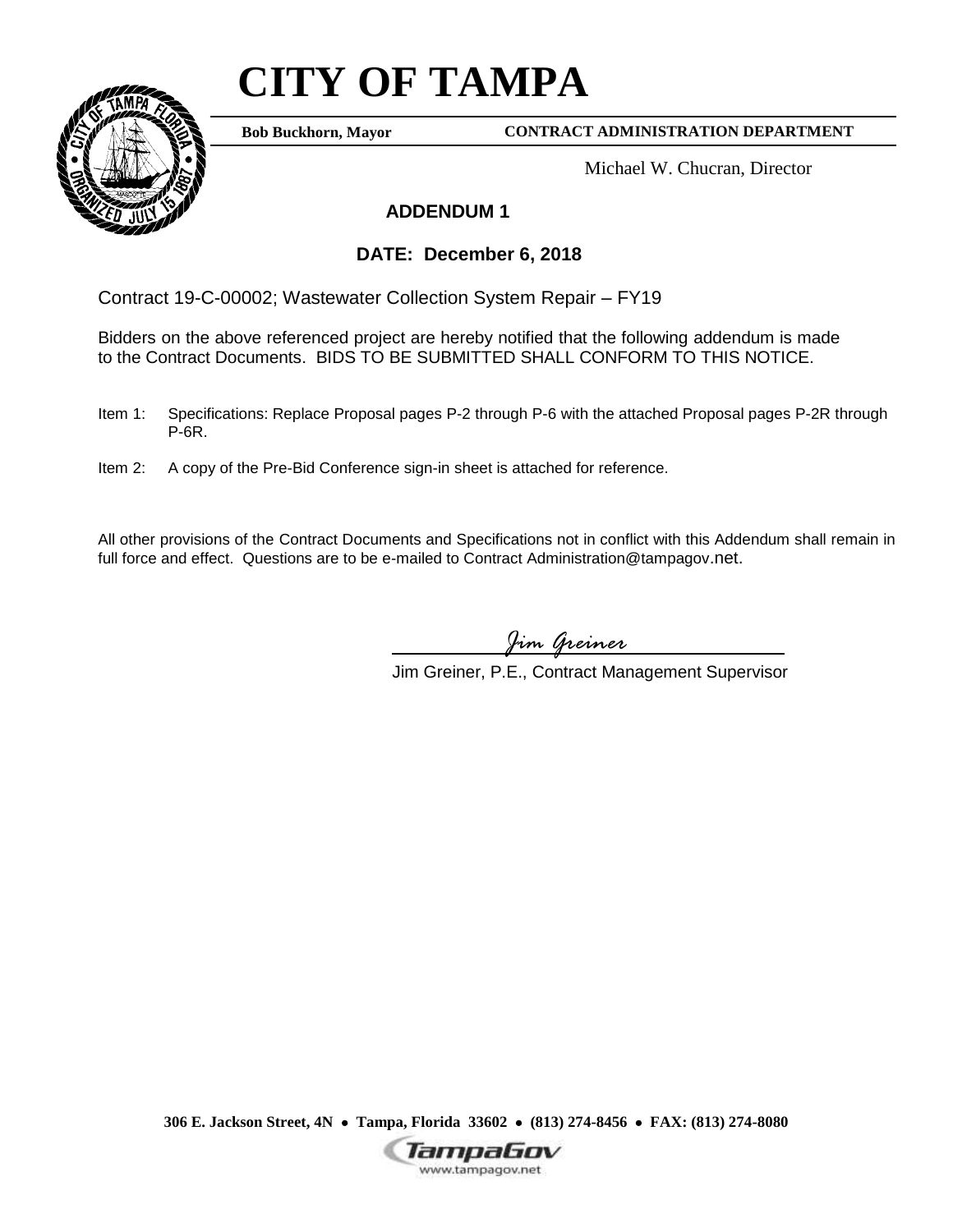| Item No.   | Description                                                 | Unit                    | Approx.<br>Quantity | Unit Price in Words                   | <b>Unit Price</b> | <b>Total Computed Price</b> |
|------------|-------------------------------------------------------------|-------------------------|---------------------|---------------------------------------|-------------------|-----------------------------|
|            |                                                             |                         |                     |                                       |                   |                             |
| 0101       | Mobilization                                                | L.S                     |                     | 1 Forty Thousand Dollars and No Cents | 40,000.00 \$      | 40,000.00                   |
| 0102       | Contingency                                                 | LS                      |                     | 1 Fifty Thousand Dollars and No Cents | 50,000.00 \$      | 50,000.00                   |
| 0103       | Project Sign                                                | Ea                      | $\overline{2}$      |                                       |                   |                             |
| 0110       | <b>Additional Earth Excavation</b>                          | C.Y.                    | 20                  |                                       |                   |                             |
|            |                                                             |                         |                     |                                       |                   |                             |
| 0120       | Excavation for Restraining Device on Existing Force Main    | C.Y                     | $\overline{4}$      |                                       |                   |                             |
| 0130       | Additional Select Sand Fill                                 | C.Y.                    | 10                  |                                       |                   |                             |
| 0140       | Additional Select Crushed Stone Material                    | C.Y.                    | 10                  |                                       |                   |                             |
| 0170       | Class D Concrete                                            | $\mathsf{C}.\mathsf{Y}$ | 5                   |                                       |                   |                             |
| 0200       | Short Tunnel                                                | L.F.                    | 10                  |                                       |                   |                             |
|            |                                                             |                         |                     |                                       |                   |                             |
| $0520 - 1$ | Standard Concrete Curb or Curb and Gutter                   | L.F                     | 200                 |                                       |                   |                             |
| 0708.06    | 8-Inch Diameter, SDR-35, PVC Pipe Sewer in cuts 0 to 6 ft.  | L.F.                    | 2,000               |                                       |                   |                             |
| 0708.13    | 8-Inch Diameter, SDR-35, PVC Pipe Sewer in cuts 6 to 13 ft. | L.F.                    | 2,000               |                                       |                   |                             |
| 0900-4-06  | 4" Dia. C900 PVCP, CI-150, Green, 0'-6' Cut                 | L.F                     | 500                 |                                       |                   |                             |
|            |                                                             |                         |                     |                                       |                   |                             |
| 0900-4-13  | 4" Dia. C900 PVCP, CI-150, Green, 6'-13' Cut                | L.F                     | 250                 |                                       |                   |                             |
| 0900-6-06  | 6" Dia. C900 PVCP, Cl-150, Green, 0'-6' Cut                 | L.F                     | 500                 |                                       |                   |                             |
| 0900-6-13  | 6" Dia. C900 PVCP, CI-150, Green, 6'-13' Cut                | L.F                     | 500                 |                                       |                   |                             |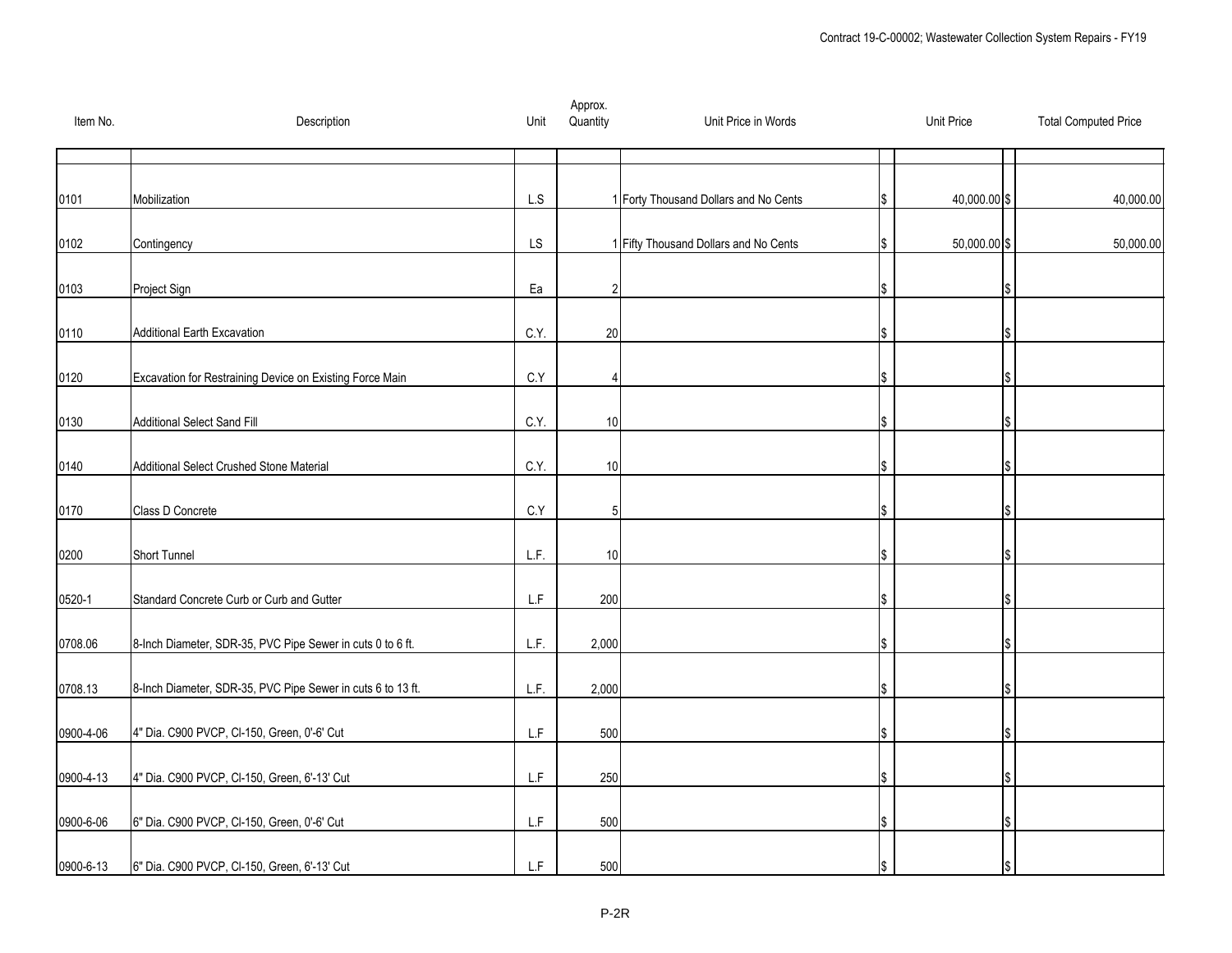| Item No.   | Description                                                           | Unit                    | Approx.<br>Quantity | Unit Price in Words | <b>Unit Price</b> | <b>Total Computed Price</b> |
|------------|-----------------------------------------------------------------------|-------------------------|---------------------|---------------------|-------------------|-----------------------------|
|            |                                                                       |                         |                     |                     |                   |                             |
| 0900-8-06  | 8" Dia. C900 PVCP, CI-150, Green, 0'-6' Cut                           | $\mathsf{L}.\mathsf{F}$ | 2000                |                     |                   |                             |
| 0900-8-13  | 8" Dia. C900 PVCP, CI-150, Green, 6'-13' Cut                          | L.F                     | 1500                |                     |                   |                             |
| 0900-12-06 | 12" Dia. C900 PVCP, CI-150, Green, 0'-6' Cut                          | L.F                     | 1000                |                     |                   |                             |
| 0900-12-13 | 12" Dia. C900 PVCP, CI-150, Green, 6'-13' Cut                         | ${\sf L.F}$             | 750                 |                     |                   |                             |
| 1005-4     | 4" Dia. HDPE, AWWA C-906, by directional bore, any length (DIP Size)  | L.F                     | 500                 |                     |                   |                             |
| 1005-6     | 6" Dia. HDPE, AWWA C-906, by directional bore, any length (DIP Size)  | L.F                     | 1500                |                     |                   |                             |
| 1005-8     | 8" Dia. HDPE, AWWA C-906, by directional bore, any length (DIP Size)  | $\mathsf{L}.\mathsf{F}$ | 2,500               |                     |                   |                             |
| 1005-12    | 12" Dia. HDPE, AWWA C-906, by directional bore, any length (DIP Size) | ${\sf L.F}$             | 500                 |                     |                   |                             |
| 1063.4     | Install Tee or Wye on Existing 4-inch Dia. Pipe or HOT TAP            | Ea                      | $\mathfrak{p}$      |                     |                   |                             |
| 1063.6     | Install Tee or Wye on Existing 6-inch Dia. Pipe or HOT TAP            | Ea                      |                     |                     |                   |                             |
| 1063.8     | Install Tee or Wye on Existing 8-inch Dia. Pipe or HOT TAP            | Ea                      |                     |                     |                   |                             |
| 1063.12    | Install Tee or Wye on Existing 12-inch Dia. Pipe or HOT TAP           | Ea                      |                     |                     |                   |                             |
| 1706       | 6-Inch Diameter PVC Pipe House Lateral (SDR-35)                       | L.F.                    | 1,500               |                     |                   |                             |
| 1706.1     | 6-Inch Diameter PVC Pipe House Lateral (Green AWWA CL. 150, C900)     | L.F.                    | 200                 |                     |                   |                             |
| 2400.4     | 4" Dia. C900 PVC or DIP, Bends, Sleeves, Reducers, Caps or Plugs      | Ea                      | 10                  |                     |                   |                             |
| 2400.6     | 6" Dia. C900 PVC or DIP, Bends, Sleeves, Reducers, Caps or Plugs      | Ea                      | 40                  |                     |                   |                             |
| 2400.8     | 8" Dia. C900 PVC or DIP, Bends, Sleeves, Reducers, Caps or Plugs      | Ea                      | 40                  |                     |                   |                             |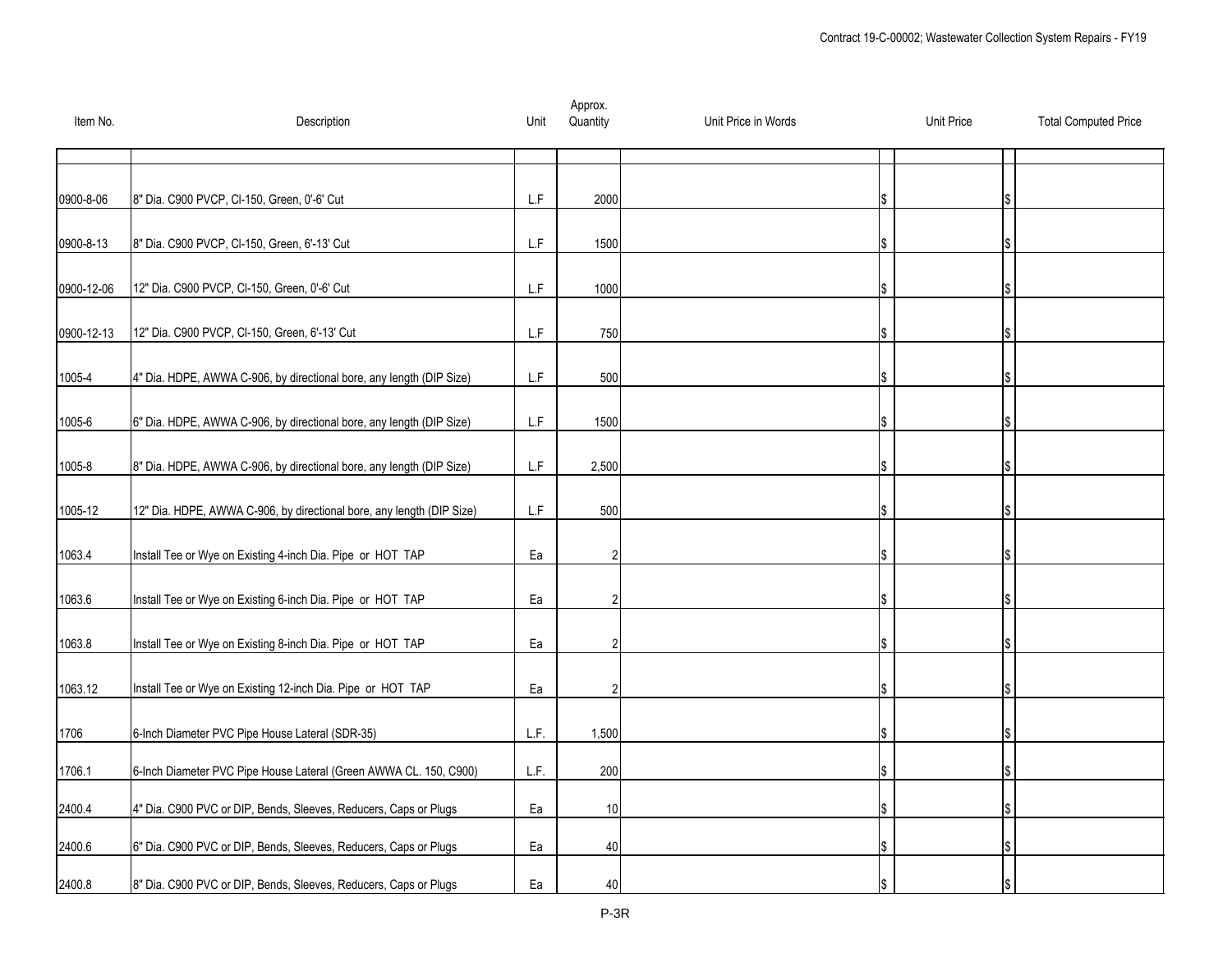| Item No. | Description                                                       | Unit | Approx.<br>Quantity | Unit Price in Words | <b>Unit Price</b> | <b>Total Computed Price</b> |
|----------|-------------------------------------------------------------------|------|---------------------|---------------------|-------------------|-----------------------------|
|          |                                                                   |      |                     |                     |                   |                             |
| 2400.12  | 12" Dia. C900 PVC or DIP, Bends, Sleeves, Reducers, Caps or Plugs | Ea   | 10                  |                     |                   |                             |
| 2708     | 8" x 6" Dia SDR-35 Wye                                            | Ea   | 80                  |                     |                   |                             |
| 2800.4   | 4" Dia. C900 PVC or DIP Tees or Wyes                              | Ea   | 2                   |                     |                   |                             |
| 2800.6   | 6" Dia. C900 PVC or DIP Tees or Wyes                              | Ea   |                     |                     |                   |                             |
| 2800.8   | 8" Dia. C900 PVC or DIP Tees or Wyes                              | Ea   |                     |                     |                   |                             |
| 2800.12  | 12" Dia. C900 PVC or DIP Tees or Wyes                             | Ea   |                     |                     |                   |                             |
| 3300.4   | 4" Dia. Thrust Restraint                                          | Ea   | 20                  |                     |                   |                             |
| 3300.6   | 6" Dia. Thrust Restraint                                          | Ea   | 40                  |                     |                   |                             |
| 3300.8   | 8" Dia. Thrust Restraint                                          | Ea   | 80                  |                     |                   |                             |
| 3300.12  | 12" Dia. Thrust Restraint                                         | Ea   | 20                  |                     |                   |                             |
| 3506     | 6-inch Flexible Connector w/Stainless Steel Shear Ring            | Ea   | 30                  |                     |                   |                             |
| 3508     | 8-inch Flexible Connector w/Stainless Steel Shear Ring            | Ea   | 20                  |                     |                   |                             |
| 4000     | Precast Concrete Standard or Doghouse Manhole Base                | Ea   | 8                   |                     |                   |                             |
| 4100     | Precast Concrete Manhole Barrel                                   | L.F. | 40                  |                     |                   |                             |
| 4200     | Precast Concrete Manhole Cone                                     | Ea   |                     |                     |                   |                             |
| 4300     | Precast Concrete Standard or Doghouse Shallow Type Manhole        | Ea   |                     |                     |                   |                             |
| 4400     | <b>FRP Manhole</b>                                                | V.F. | 30                  |                     |                   |                             |
| 4600     | Cast Iron Manhole Frame and Cover                                 | Ea   | 25                  |                     |                   |                             |
| 4660     | 6-Inch Diameter PVC Cleanout and Cover                            | Ea   | 80                  |                     |                   |                             |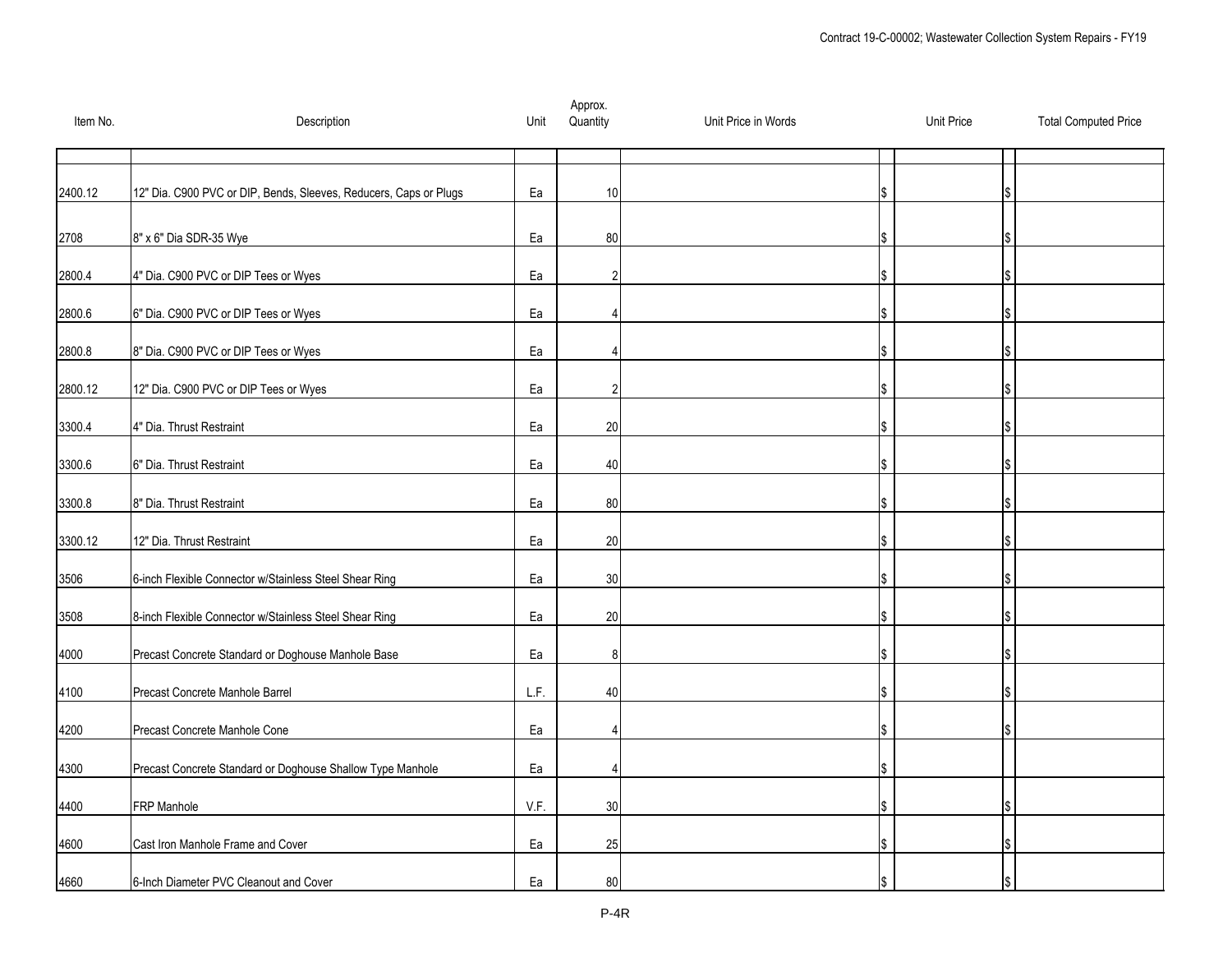| Item No. | Description                                                    | Unit        | Approx.<br>Quantity | Unit Price in Words | <b>Unit Price</b> | <b>Total Computed Price</b> |
|----------|----------------------------------------------------------------|-------------|---------------------|---------------------|-------------------|-----------------------------|
|          |                                                                |             |                     |                     |                   |                             |
| 4700.8   | 8-inch Diameter PVC Pipe Manhole Drop Connection               | L.F.        | 10                  |                     |                   |                             |
| 4900     | Connect to Existing Manhole, no existing pipe                  | Ea          |                     |                     |                   |                             |
| 5000     | Remove Existing Pipe 4" to 27" Diameter Outside of Pay Limits  | L.F.        | 1,000               |                     |                   |                             |
| 5051     | Filling of Existing Sanitary Sewers                            | C.Y         | 50                  |                     |                   |                             |
| 7000.4   | 4" Dia. Plug Valve with Box                                    | Ea          |                     |                     |                   |                             |
| 7000.6   | 6" Dia. Plug Valve with Box                                    | Ea          |                     |                     |                   |                             |
| 7000.8   | 8" Dia. Plug Valve with Box                                    | Ea          |                     |                     |                   |                             |
| 7000.12  | 12" Dia. Plug Valve with Box                                   | Ea          |                     |                     |                   |                             |
| 7500     | Air Release Valve Assembly                                     | Ea          | 20                  |                     |                   |                             |
| 8000     | Permanent Pavement Base (Crushed Limerock or Crushed Concrete) | C.Y         | 2,000               |                     |                   |                             |
| 8100     | Permanent Asphalt Pavement Type S                              | ton         | 300                 |                     |                   |                             |
| 8100.1   | Permanent Asphalt Pavement Type Superpave (including testing)  | ton         | 200                 |                     |                   |                             |
| 8306     | Permanent 6" Thick Concrete Driveway                           | S.Y         | 250                 |                     |                   |                             |
| 8604     | Permanent 4" Thick Concrete Sidewalk                           | S.Y         | 750                 |                     |                   |                             |
| 8900.2   | <b>Bahia Sod</b>                                               | S.Y         | 2,000               |                     |                   |                             |
| 8900.3   | St.Augustine Sod                                               | S.Y         | 1,000               |                     |                   |                             |
| 9000.1   | Force Main Sewage Bypass Piping, 6 to 8-inch                   | L.F         | 350                 |                     |                   |                             |
| 9000.2   | Force Main Sewage Bypass Piping, 10 to 12-inch                 | ${\sf L.F}$ | 350                 |                     |                   |                             |
| 9100.4   | 4-inch Dia. Line Stop, 3 day max.                              | Ea          | 2                   |                     |                   |                             |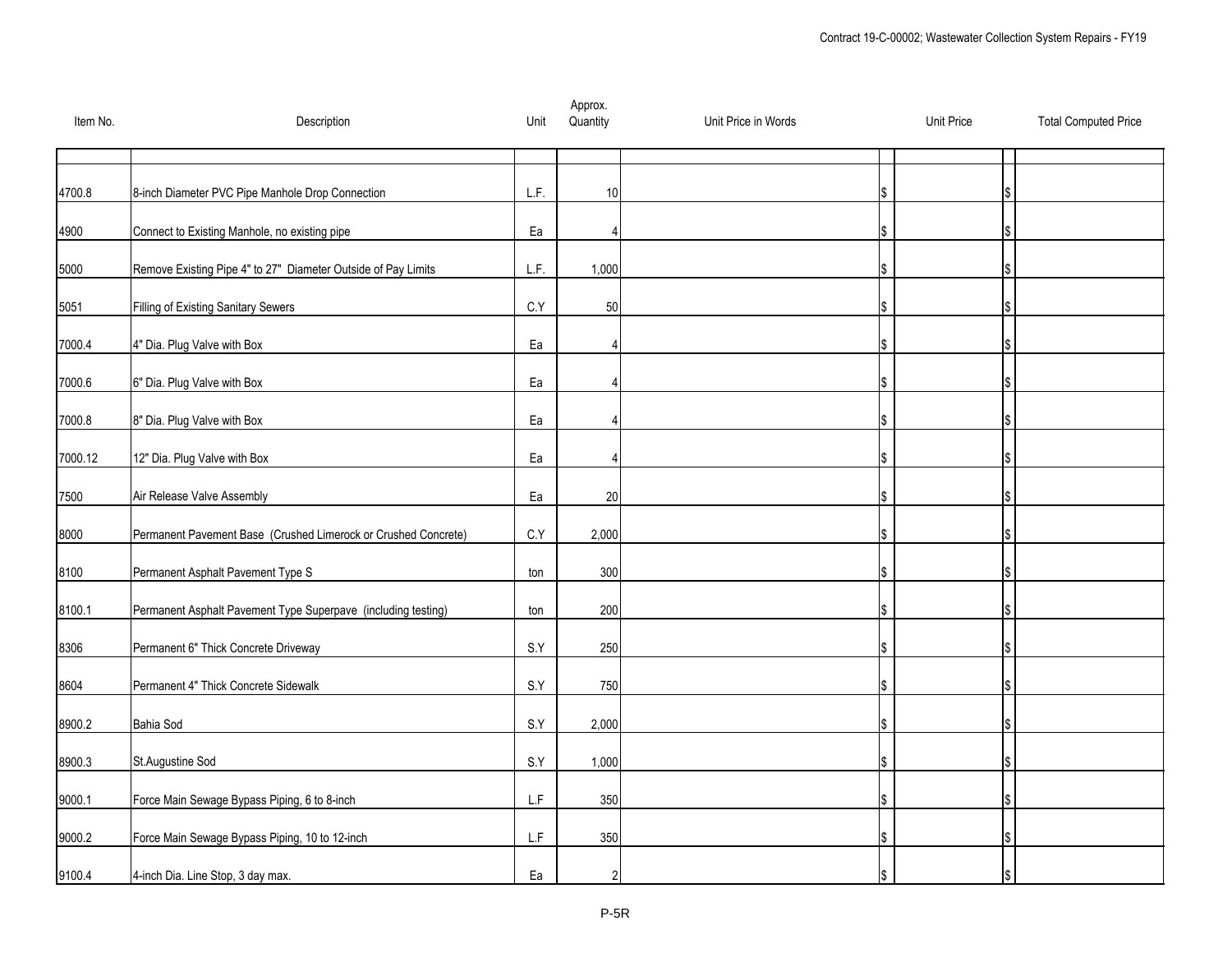| Item No. | Description                                                 | Unit                    | Approx.<br>Quantity | Unit Price in Words                 | <b>Unit Price</b> | <b>Total Computed Price</b> |
|----------|-------------------------------------------------------------|-------------------------|---------------------|-------------------------------------|-------------------|-----------------------------|
| 9100.6   | 6-inch Dia. Line Stop, 3 day max.                           | Ea                      | $\overline{2}$      |                                     |                   |                             |
| 9100.8   | 8-inch Dia. Line Stop, 3 day max.                           | Ea                      | $\overline{2}$      |                                     |                   |                             |
| 9100.12  | 12-inch Dia. Line Stop, 3 day max.                          | Ea                      | 2                   |                                     |                   |                             |
| 9200     | Root Pruning                                                | $\mathsf{L}.\mathsf{F}$ | 200                 |                                     |                   |                             |
| 9300     | Sawcut Asphalt or Concrete Pavement, Driveways or Sidewalks | $\mathsf{L}.\mathsf{F}$ | 400                 |                                     |                   |                             |
| 9400     | Mill Existing Asphalt Pavement, any quantity                | IN/S.Y.                 | 350                 |                                     |                   |                             |
| 10000.4  | Connections between 4" PVCP & HDPE                          | Ea                      |                     |                                     |                   |                             |
| 10000.6  | Connections between 6" PVCP & HDPE                          | Ea                      | Δ                   |                                     |                   |                             |
| 10000.8  | Connections between 8" PVCP & HDPE                          | Ea                      | 6                   |                                     |                   |                             |
| 10000.12 | Connections between 12" PVCP & HDPE                         | Ea                      |                     |                                     |                   |                             |
| 20000    | As-Built Plans                                              | Sheet                   |                     | 6 Five Hundred Dollars and No Cents | 500.00 \$         | 3,000.00                    |
|          |                                                             |                         |                     |                                     | <b>TOTAL</b> S    |                             |
|          |                                                             |                         |                     |                                     |                   |                             |
|          |                                                             |                         |                     |                                     |                   |                             |
|          |                                                             |                         |                     |                                     |                   |                             |